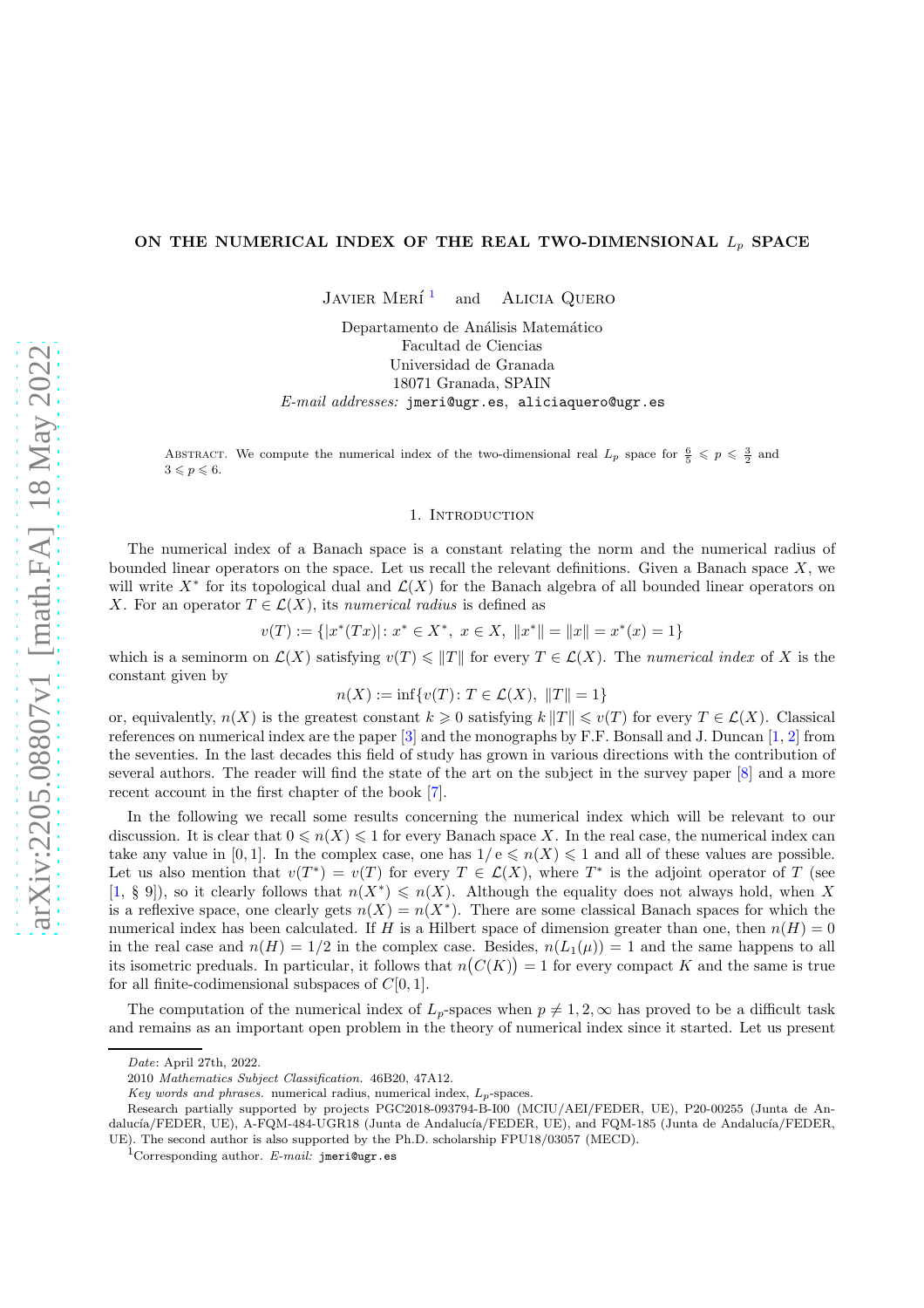## 2 NUMERICAL INDEX  $\ell_P^2$

the known results on the matter. For  $1 < p < \infty$ , we write  $\ell_p^m$  for the m-dimensional  $L_p$ -space,  $q = p/(p-1)$ for the conjugate exponent of  $p$ , and

$$
M_p:=\max_{t\in[0,1]}\frac{|t^{p-1}-t|}{1+t^p}=\max_{t\geqslant 1}\frac{|t^{p-1}-t|}{1+t^p},
$$

which is the numerical radius of the operator represented by the matrix  $\begin{pmatrix} 0 & 1 \\ -1 & 0 \end{pmatrix}$  defined on the real space  $\ell_p^2$ . This is stated in [\[9,](#page-11-5) Lemma 2], where it is also observed that  $M_q = M_p$ . It is known that the sequence  $(n(\ell_p^m))_{m\in\mathbb{N}}$  is decreasing and that  $n(L_p(\mu)) = \inf\{n(\ell_p^m): m \in \mathbb{N}\}\)$  for every measure  $\mu$  such that  $\dim(L_p(\mu)) = \infty$ , this can be found in [\[4,](#page-11-6) [5,](#page-11-7) [6\]](#page-11-8). Moreover, in the real case, the inequality  $n(L_p(0, 1]) \geq \frac{M_p}{12}$ holds for every  $1 < p < \infty$  [\[10\]](#page-11-9). Also in the real case, one has max  $\left\{\frac{1}{2^{1/p}}, \frac{1}{2^{1/q}}\right\} M_p \leqslant n(\ell_p^2) \leqslant M_p$  [\[9\]](#page-11-5).

Very recently, it has been proved [\[11\]](#page-11-10) that the numerical index is attained at the operator  $\begin{pmatrix} 0 & 1 \\ -1 & 0 \end{pmatrix}$  for many absolute and symmetric norms on  $\mathbb{R}^2$  and, as a major consequence, it is shown that  $n(\ell_p^2) = M_p$  for  $\frac{3}{2} \leqslant p \leqslant 3$ . In [\[12\]](#page-11-11) the authors polished skilfully the arguments of [\[11\]](#page-11-10) to provide a slight improvement: the equality  $n(\ell_p^2) = M_p$  is proved for  $1 + \alpha_0 \leqslant p \leqslant \alpha_1$  where  $\alpha_0$  is the root of  $f(x) = 1 + x^{-2} - (x^{-\frac{1}{x}} + x^{\frac{1}{x}})$  and  $\frac{1}{1+\alpha_0} + \frac{1}{\alpha_1} = 1$  ( $\alpha_0 \approx 0.4547$ ). The aim of this paper is to show that  $n(\ell_p^2) = M_p$  holds for  $p \in \left[\frac{6}{5}, 6\right]$ . The main difference with previous works is the use of Riesz-Thorin interpolation theorem (see [\[13,](#page-11-12) Theorem 2.1] in chapter 2, for instance) to estimate the norm of operators on  $\ell_p^2$ . More precisely, we will use that the inequality

$$
||T|| \le ||T||_1^{1/p} ||T||_{\infty}^{1/q}
$$

holds for every operator  $T \in \mathcal{L}(\ell_p^2)$ .

To finish the introduction, we recall two facts about numerical radius that we will need in our discussion. Let X be a Banach space, and suppose that  $S \in \mathcal{L}(X)$  is an onto isometry. Then, for every operator  $T \in \mathcal{L}(X)$ , it is easy to check that

$$
v(T) = v(\pm S^{-1}TS).
$$

The following result, which can be deduced from [\[3,](#page-11-0) Lemma 3.2], will be useful to compute the numerical radius of operators in  $\mathcal{L}(\ell_p^2)$ .

<span id="page-1-0"></span>**Lemma 1.** Let 
$$
1 < p < \infty
$$
 and  $T = \begin{pmatrix} a & b \\ c & d \end{pmatrix}$  be an operator in  $\mathcal{L}(\ell_p^2)$ . Then\n
$$
v(T) = \max \left\{ \max_{t \in [0,1]} \frac{|a + dt^p| + |bt + ct^{p-1}|}{1 + t^p}, \max_{t \in [0,1]} \frac{|d + at^p| + |ct + bt^{p-1}|}{1 + t^p} \right\}.
$$
\nIn particular,  $M_p = v \begin{pmatrix} 0 & 1 \\ -1 & 0 \end{pmatrix} = \max_{t \in [0,1]} \frac{|t^{p-1} - t|}{1 + t^p}.$ 

#### 2. THE RESULTS

Our first result gives some information about the point  $t_0$  where the operator  $\begin{pmatrix} 0 & 1 \\ -1 & 0 \end{pmatrix} \in \mathcal{L}(\ell_p^2)$  attains its numerical radius which will be of help in the proof of the main theorem.

<span id="page-1-1"></span>**Lemma 2.** Let  $t_0 \in ]0,1[$  be such that  $M_p = \max_{t \in [0,1]}$  $|t^{p-1} - t|$  $\frac{|t_0^{p-1}-t|}{1+t^p} = \frac{|t_0^{p-1}-t_0|}{1+t_0^p}$  $1 + t_0^p$ *. The inequalities*

$$
\left(\frac{2p-2}{4-p}\right)^{\frac{1}{2-p}} \leqslant t_0 \leqslant \left(\frac{p-1}{2p+1}\right)^{\frac{1}{p}} \quad \text{and} \quad t_0^{2p-3} \leqslant \frac{q}{p}
$$

*hold for every*  $p \in \left[\frac{6}{5}, \frac{3}{2}\right]$ .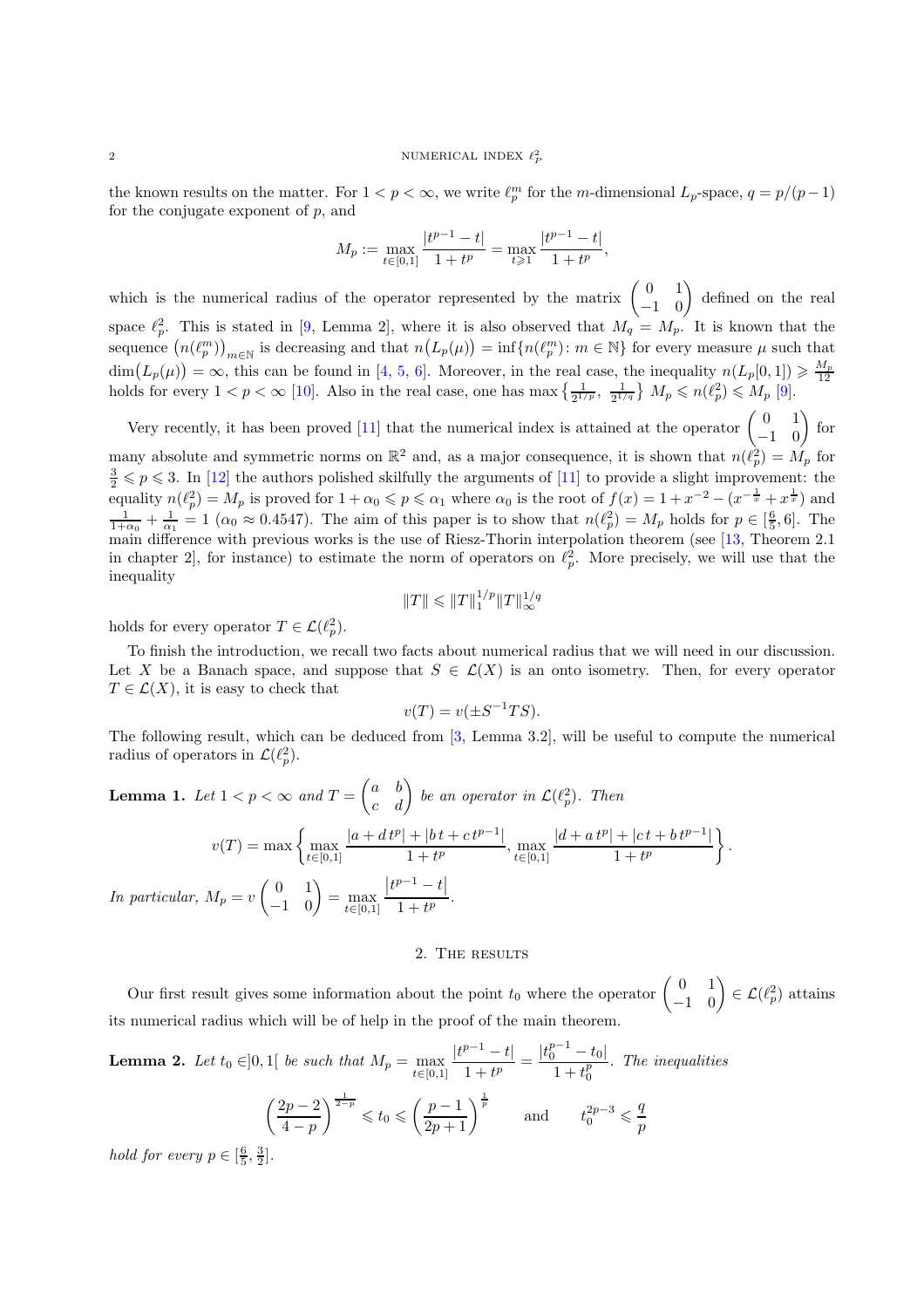## NUMERICAL INDEX  $\ell_p^2$

*Proof.* We start showing that  $\left(\frac{2p-2}{4-p}\right)^{\frac{1}{2-p}} \leqslant t_0 \leqslant \left(\frac{p-1}{2p+1}\right)^{\frac{1}{p}}$ . To do so, take  $\xi = \frac{p-1}{3}$  $\frac{1}{3}$ , define the functions  $f(t) = \frac{t^{\xi}}{1+t}$  $\frac{t^*}{1+t^p}$  and  $g(t) = t^{p-1-\xi} - t^{1-\xi}$   $(t \in [0,1]),$ 

and observe that  $\frac{t^{p-1}-t}{1+t^p} = f(t)g(t)$  for  $t \in [0,1]$ . It is easy to see that f increases until  $t_1 = \left(\frac{\xi}{p-\xi}\right)^{\frac{1}{p}}$  $\left(\frac{p-1}{2p+1}\right)^{\frac{1}{p}}$  and then decreases since

$$
f'(t) = \frac{(\xi + (\xi - p)t^p)}{t^{1-\xi} (1 + t^p)^2}
$$
 (0 < t < 1).

Similarly, g increases until  $t_2 = \left(\frac{p-1-\xi}{1-\xi}\right)$  $1 - \xi$  $\int^{\frac{1}{2-p}} = \left(\frac{2p-2}{4}\right)$  $4-p$  $\int_{0}^{\frac{1}{2-p}}$  and then decreases as  $g'(t) = \frac{(p-1-\xi)-(1-\xi)t^{2-p}}{t^{2-p+\xi}}$  $\frac{t^2}{t^{2-p+\xi}}$  (0 < t < 1).

Therefore, the function  $\frac{t^{p-1}-t}{1+t^p} = f(t)g(t)$  increases in the interval  $]0, \min\{t_1, t_2\}$  and decreases in the interval  $] \max\{t_1, t_2\}, 1[,$  so we deduce that  $\min\{t_1, t_2\} \leq t_0 \leq \max\{t_1, t_2\}.$  Let us show now that  $t_2 \leq t_1$ . To do so, observe that

$$
\left(\frac{2p-2}{4-p}\right)^{\frac{1}{2-p}} \leqslant \left(\frac{p-1}{2p+1}\right)^{\frac{1}{p}} \iff \frac{1}{2-p} \log\left(\frac{2p-2}{4-p}\right) \leqslant \frac{1}{p} \log\left(\frac{p-1}{2p+1}\right)
$$

$$
\iff p\left(\log(2) + \log(p-1) - \log(4-p)\right) \leqslant (2-p)\left(\log(p-1) - \log(2p+1)\right)
$$

$$
\iff p\log(2) + (2p-2)\log(p-1) + (2-p)\log(2p+1) \leqslant p\log\left(4-p\right)
$$

and define the functions  $h, k : [\frac{6}{5}, \frac{3}{2}] \to \mathbb{R}$  by

$$
h(p) = p \log(2) + (2p - 2) \log(p - 1) + (2 - p) \log(2p + 1) \quad \text{and} \quad k(p) = p \log(4 - p).
$$

Since

$$
k'(p) = \log(4-p) - \frac{p}{4-p}
$$
  

$$
k''(p) = -\frac{1}{4-p} - \frac{4}{(4-p)^2} < 0
$$

we get that k' is decreasing which, together with  $k'(\frac{3}{2}) > 0$ , tells us that k is increasing. Besides, we have that

$$
h'(p) = \log(2) + 2\log(p - 1) + 2 - \log(2p + 1) + \frac{4 - 2p}{2p + 1}
$$

$$
h''(p) = \frac{2}{p - 1} - \frac{2}{2p + 1} - \frac{10}{(2p + 1)^2}
$$

$$
= \frac{4p^2 + 14}{(p - 1)(2p + 1)^2} > 0
$$

and so  $h'(p)$  is increasing. This, together with  $h'(\frac{6}{5}) < 0$  and  $h'(\frac{3}{2}) > 0$ , tells us that

$$
\max_{p \in \left[\frac{6}{5}, \frac{3}{2}\right]} h(p) = \max\left\{ h\left(\frac{6}{5}\right), h\left(\frac{3}{2}\right) \right\} = h\left(\frac{6}{5}\right)
$$

.

So  $\max_{p \in \left[\frac{6}{5}, \frac{3}{2}\right]} h(p) = h(\frac{6}{5}) < k(\frac{6}{5}) < \min_{p \in \left[\frac{6}{5}, \frac{3}{2}\right]} k(p)$ .

3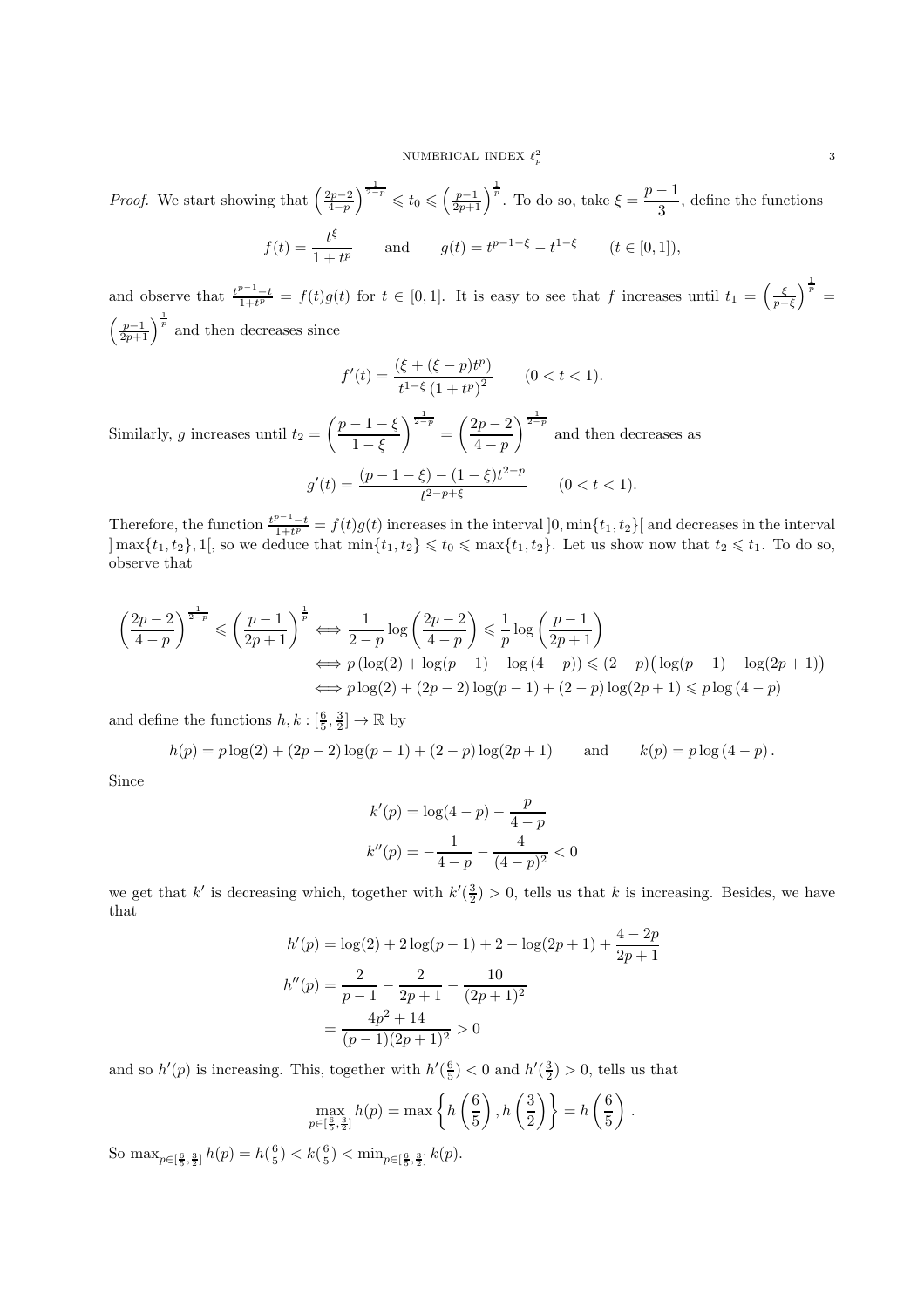The inequality  $t_0^{2p-3} \leqslant \frac{q}{p} = \frac{1}{p-1}$  is equivalent to  $1 \leqslant \frac{1}{p-1} t_0^{3-2p}$ . As we already know that  $\left(\frac{2p-2}{4-p}\right)^{\frac{1}{2-p}} \leqslant t_0$ , the required inequality will follow if we prove that

$$
1 \leqslant \frac{1}{p-1} \left( \frac{2p-2}{4-p} \right)^{\frac{3-2p}{2-p}},
$$

which is equivalent to show that

$$
\left(\frac{4-p}{2}\right)^{3-2p} \leqslant \frac{1}{(p-1)^{p-1}}.
$$

To see this, consider the functions  $\phi, \psi : [\frac{6}{5}, \frac{3}{2}] \to \mathbb{R}$  given by

$$
\phi(p) = \left(\frac{4-p}{2}\right)^{3-2p}
$$
 and  $\psi(p) = \frac{1}{(p-1)^{p-1}}$ ,

and observe that  $\phi$  is decreasing since

$$
\phi'(p) = \left(\frac{4-p}{2}\right)^{3-2p} \left(-2\log\left(\frac{4-p}{2}\right) - \frac{3-2p}{4-p}\right) < 0
$$

for  $\frac{6}{5} \leqslant p < \frac{3}{2}$ . Besides, we have that

$$
\psi'(p) = (p-1)^{(1-p)} (-\log(p-1) - 1)
$$

so  $\psi$  increases in  $]\frac{6}{5}$ ,  $1+\frac{1}{e}[\text{ and decreases in }]1+\frac{1}{e},\frac{3}{2}[\text{. Therefore, we deduce that}$ 

$$
\min_{p \in \left[\frac{6}{5}, \frac{3}{2}\right]} \psi(p) = \min\left\{\psi\left(\frac{6}{5}\right), \psi\left(\frac{3}{2}\right)\right\} = \psi\left(\frac{6}{5}\right) > \phi\left(\frac{6}{5}\right) = \max_{p \in \left[\frac{6}{5}, \frac{3}{2}\right]} \phi(p)
$$
\nwhich finishes the proof.

We are ready to present and prove the main result of the paper.

**Theorem 3.** Let  $p \in \left[\frac{6}{5}, 6\right]$ . Then,

$$
n(\ell_p^2) = M_p = \max_{t \in [0,1]} \frac{|t^{p-1} - t|}{1 + t^p}.
$$

*Proof.* Using that  $n(\ell_p^2) = n(\ell_q^2)$  and that the result is already known for  $p \in [\frac{3}{2}, 2]$  we only need to work for  $1 < p \leqslant \frac{3}{2}$ . We divide the proof into three claims, the first two are valid for all the values of  $1 < p \leqslant \frac{3}{2}$ . Observe that

$$
n(\ell_p^2) = \inf \left\{ \frac{v(T)}{\|T\|} : 0 \neq T \in \mathcal{L}(\ell_p^2) \right\}
$$
  
= 
$$
\min \left\{ \inf \left\{ \frac{v(T)}{\|T\|} : 0 \neq T \in \mathcal{L}(\ell_p^2), \|T\|_{\infty} \le \|T\|_1 \right\}, \inf \left\{ \frac{v(T)}{\|T\|} : 0 \neq T \in \mathcal{L}(\ell_p^2), \|T\|_1 \le \|T\|_{\infty} \right\} \right\}.
$$

By [\[9,](#page-11-5) Remark 3], if  $T \in \mathcal{L}(\ell_p^2)$  is such that  $||T||_{\infty} \le ||T||_1$ , then  $M_p = \max_{t \in [0,1]}$  $t^{p-1} - t$  $\frac{p-1-t}{1+t^p} \leqslant \frac{v(T)}{\|T\|}$  $\frac{f(x)}{\|T\|}$ . Therefore, it is enough to prove that

<span id="page-3-0"></span>
$$
\inf \left\{ \frac{v(T)}{\|T\|} : 0 \neq T \in \mathcal{L}(\ell_p^2), \|T\|_1 \le \|T\|_{\infty} \right\} \ge M_p. \tag{1}
$$

In order to give a lower estimation for  $v(T)$ , we make some observations. First, we may suppose that  $||T||_1 = \max{ |a| + |c|, |b| + |d| } = |a| + |c|$ . Indeed, the operator

$$
S = \begin{pmatrix} 0 & 1 \\ 1 & 0 \end{pmatrix} \begin{pmatrix} a & b \\ c & d \end{pmatrix} \begin{pmatrix} 0 & 1 \\ 1 & 0 \end{pmatrix} = \begin{pmatrix} d & c \\ b & a \end{pmatrix}
$$

satisfies that  $v(S) = v(T)$  and  $||S|| = ||T||$  since  $\begin{pmatrix} 0 & 1 \\ 1 & 0 \end{pmatrix}$  is an isometry and  $S^{-1} = S$ .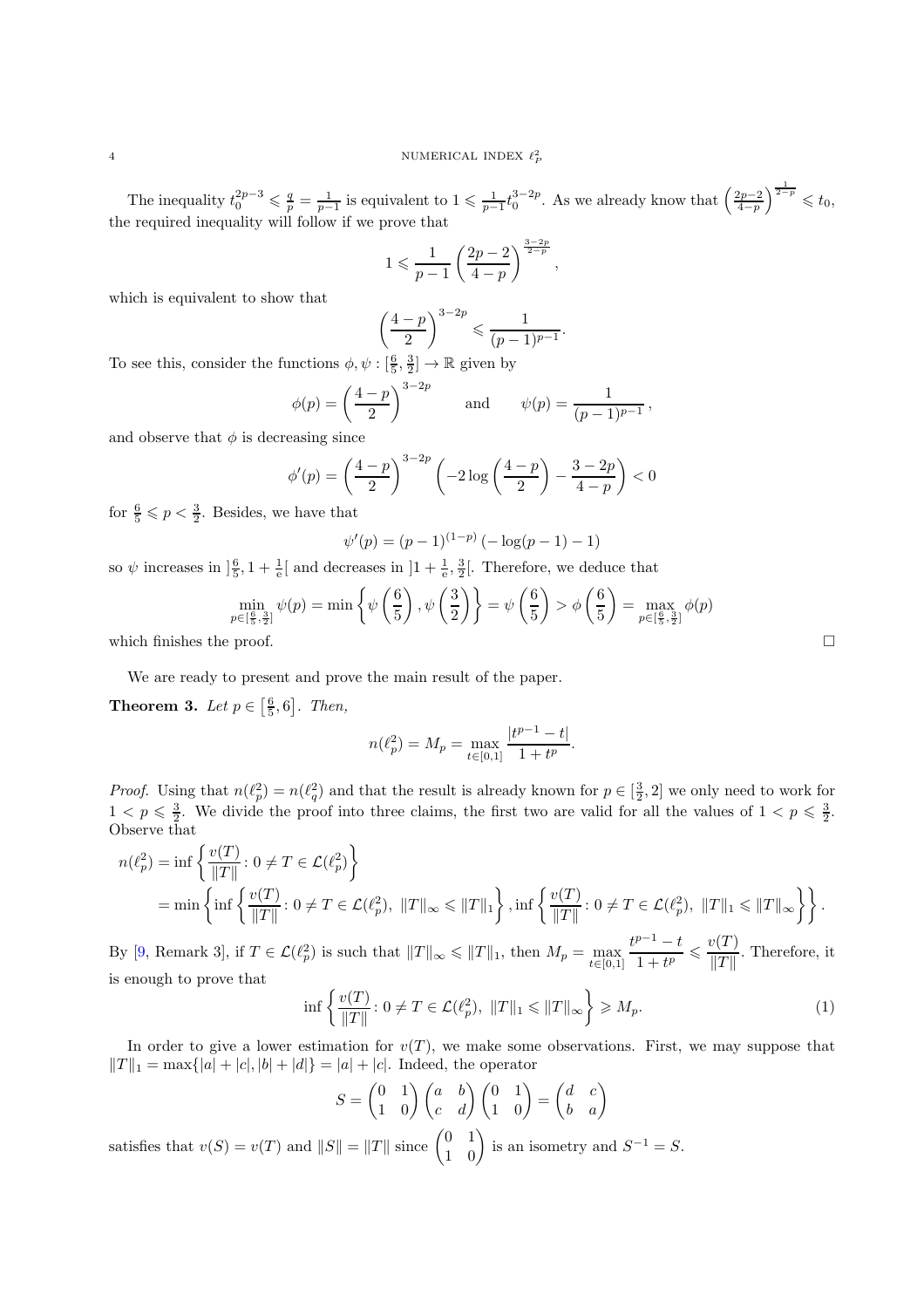## NUMERICAL INDEX  $\ell_p^2$

In addition, we may assume that  $T = \begin{pmatrix} a & b \\ c & d \end{pmatrix}$  $-c$   $-d$ with  $a, b, c, d \geqslant 0$ . Indeed, if  $T = \begin{pmatrix} a & b \\ c & d \end{pmatrix}$  with  $a, b, c, d \in \mathbb{R}$ , we may consider the operator  $S = \begin{pmatrix} |a| & |b| \\ |a| & |a| \end{pmatrix}$  $-|c|$   $-|d|$ which clearly satisfies that  $||S|| = ||T||$  and  $v(S) \leqslant v(T)$ .

So, from now on we consider operators of the form  $T = \begin{pmatrix} a & b \\ c & d \end{pmatrix}$  $-c$   $-d$ with  $a, b, c, d \geqslant 0$  and satisfying  $||T||_1 = a + c \le ||T||_{\infty}$ . For this class of operators, using Lemma [1,](#page-1-0) we have that

<span id="page-4-0"></span>
$$
v(T) = \max\left\{\max_{t \in [0,1]} \frac{|a - dt^p| + |bt - ct^{p-1}|}{1 + t^p}, \max_{t \in [0,1]} \frac{|d - at^p| + |ct - bt^{p-1}|}{1 + t^p}\right\}
$$
  
\n
$$
\ge \max\left\{\frac{|a - dt_0^p| + |bt_0 - ct_0^{p-1}|}{1 + t_0^p}, \frac{|d - at_0^p| + |ct_0 - bt_0^{p-1}|}{1 + t_0^p}\right\}
$$
\n(2)

where  $t_0$  is taken as in Lemma [2.](#page-1-1) Let us write

$$
F(T) = \frac{|a - dt_0^p| + |bt_0 - ct_0^{p-1}|}{1 + t_0^p} \quad \text{and} \quad G(T) = \frac{|d - at_0^p| + |ct_0 - bt_0^{p-1}|}{1 + t_0^p}
$$

and recall that by Riesz-Thorin theorem we have that  $||T|| \le ||T||_1^{1/p} ||T||_{\infty}^{1/q}$ . Hence, using [\(2\)](#page-4-0), it is clear that

$$
\inf \left\{ \frac{v(T)}{\|T\|} : 0 \neq T \in \mathcal{L}(\ell_p^2), \|T\|_1 \le \|T\|_{\infty} \right\} \ge \n\inf \left\{ \frac{\max\{F(T), G(T)\}}{\|T\|_1^{1/p} \|T\|_{\infty}^{1/q}} : 0 \neq T \in \mathcal{L}(\ell_p^2), T = \begin{pmatrix} a & b \\ -c & -d \end{pmatrix}, a, b, c, d \ge 0, \|T\|_1 = a + c \le \|T\|_{\infty} \right\} := (\alpha).
$$

In view of  $(1)$ , to prove the theorem it is enough to show that

$$
(\alpha) \geqslant \frac{t_0^{p-1}-t_0}{1+t_0^p}.
$$

To do so, we distinguish three cases:

- $||T||_1 = a + c \leq a + b = ||T||_{\infty}.$
- $||T||_1 = a + c \leqslant c + d = ||T||_{\infty}$  and  $c + a d \leqslant ct_0^{2-p}$ .
- $||T||_1 = a + c \leqslant c + d = ||T||_{\infty}$  and  $ct_0^{2-p} \leqslant c + a d$ .

CLAIM 1. Let  $1 < p \leqslant \frac{3}{2}$  and let  $T = \begin{pmatrix} a & b \\ -c & -d \end{pmatrix}$  $-c$   $-d$ *be a non-zero operator in*  $\mathcal{L}(\ell_p^2)$  with  $a, b, c, d \geq 0$  and  $||T||_1 = a + c \leq a + b = ||T||_{\infty}$ *. Then* 

$$
(\alpha) \geqslant \frac{t_0^{p-1}-t_0}{1+t_0^p}.
$$

Observe that it suffices to prove that  $(\alpha)_F \geq \frac{t_0^{p-1}-t_0}{1+t^p}$  $\frac{-\iota_0}{1+t_0^p}$  where

$$
(\alpha)_F := \inf \left\{ \frac{F(T)}{\|T\|_1^{1/p} \|T\|_\infty^{1/q}} \colon 0 \neq T \in \mathcal{L}(\ell_p^2), T = \begin{pmatrix} a & b \\ -c & -d \end{pmatrix}, \ a, b, c, d \geqslant 0, \ \|T\|_1 = a + c \leqslant a + b = \|T\|_\infty \right\}.
$$

Note that the restriction  $||T||_1 = a + c \leqslant a + b = ||T||_{\infty}$  is equivalent to impose  $c \leqslant b$  and  $b + d \leqslant a + c$ , which clearly implies  $d \leq a$  and so

$$
F(T) = \frac{a-d t_0^p + |b t_0 - c t_0^{p-1}|}{1 + t_0^p}.
$$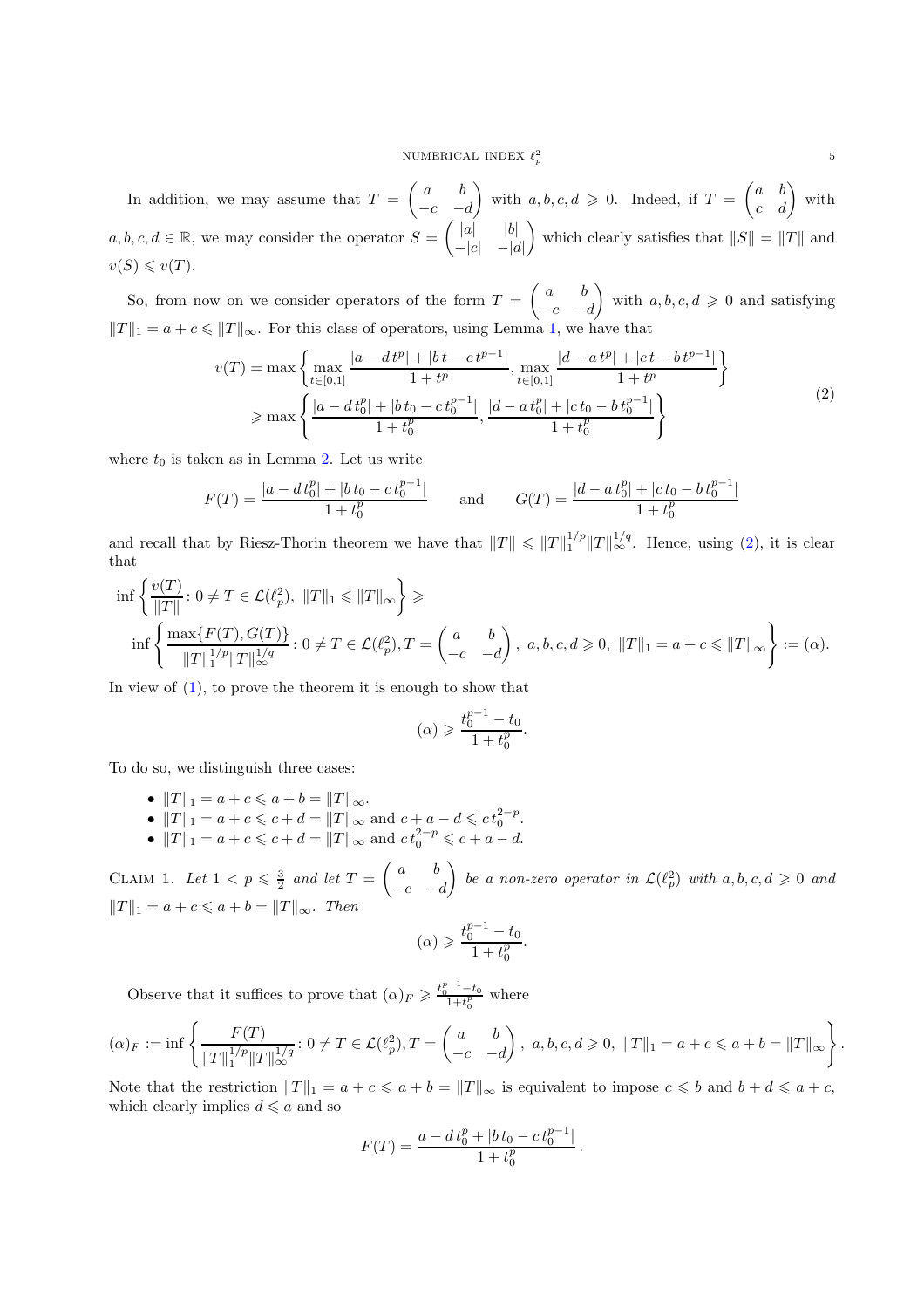In order to estimate  $(\alpha)_F$  we may suppose that  $bt_0^{2-p} \leqslant c$  (equivalently,  $bt_0 \leqslant ct_0^{p-1}$ ). Indeed, if otherwise  $bt_0^{2-p} > c$ , we consider the operator  $S = \begin{pmatrix} a & b \\ -bt^{2-p} & -dt \end{pmatrix}$  $-b t_0^{2-p}$  -d which satisfies the hypotheses of Claim 1 since

$$
||S||_1 = a + bt_0^{2-p} > a + c \ge b + d \quad \text{and} \quad ||S||_{\infty} = a + b > d + bt_0^{2-p}.
$$

Moreover,  $||S||_1 > ||T||_1$ ,  $||S||_{\infty} = ||T||_{\infty}$ , and  $F(S) = \frac{a - dt_0^p}{1 + t^p}$  $1 + t_0^p$  $\langle F(T),\text{so} \rangle$  $F(S)$  $F(T)$ 

$$
\frac{1}{\|S\|_1^{1/p} \|S\|_{\infty}^{1/q}} < \frac{1}{\|T\|_1^{1/p} \|T\|_{\infty}^{1/q}}.
$$

Thus, we can write

$$
(\alpha)_F = \inf \left\{ \frac{F(T)}{\|T\|_1^{1/p} \|T\|_\infty^{1/q}} : 0 \neq T \in \mathcal{L}(\ell_p^2), \ T = \begin{pmatrix} a & b \\ -c & -d \end{pmatrix}, \ a, b, c, d \ge 0, \ c \le b, \ b + d \le a + c \right\}
$$

$$
\ge \frac{1}{1 + t_0^p} \inf_{(a, b, c, d) \in A_1} \frac{a - dt_0^p + ct_0^{p-1} - bt_0}{(a + c)^{1/p} (a + b)^{1/q}}
$$

where

$$
A_1 = \left\{ (a, b, c, d) \in \mathbb{R}^4 \setminus \{0\} : a, b, c, d \ge 0, bt_0^{2-p} \le c \le b, b+d \le a+c \right\}
$$

.

From the restriction  $d \leq a + c - b$ , it follows that

$$
a - dt_0^p + ct_0^{p-1} - bt_0 \ge a(1 - t_0^p) + b(t_0^p - t_0) + c(t_0^{p-1} - t_0^p)
$$

so

$$
\inf_{(a,b,c,d)\in A_1} \frac{a-d\,t_0^p + ct_0^{p-1} - bt_0}{(a+c)^{1/p}(a+b)^{1/q}} \geq \inf_{(a,b,c)\in A_2} \frac{a(1-t_0^p) + b(t_0^p - t_0) + c(t_0^{p-1} - t_0^p)}{(a+c)^{1/p}(a+b)^{1/q}},
$$

where

$$
A_2 = \left\{ (a, b, c) \in \mathbb{R}^3 \backslash \{0\} : a, b, c \ge 0, \ b \, t_0^{2-p} \leqslant c \leqslant b \leqslant a + c \right\}.
$$

We define the function

$$
f(a,b,c) = \frac{a(1-t_0^p) + b(t_0^p - t_0) + c(t_0^{p-1} - t_0^p)}{(a+c)^{1/p}(a+b)^{1/q}}
$$
 
$$
((a,b,c) \in \mathbb{R}^3)
$$

and our goal is to show that

$$
\inf_{(a,b,c)\in A_2} f(a,b,c) \geq t_0^{p-1} - t_0.
$$

Observe that f decreases in the variable b since  $t_0^p - t_0 < 0$ , so using that  $b \le a + c$ , it is clear that  $f(a, b, c) \geq f(a, a + c, c)$  for every  $(a, b, c) \in A_2$ . Therefore, we have to minimize the two-variable function given by

$$
g(a, c) = f(a, a + c, c) = \frac{a(1 - t_0) + c(t_0^{p-1} - t_0)}{(a + c)^{1/p}(2a + c)^{1/q}}
$$
 
$$
((a, c) \in \mathbb{R}^2)
$$
  

$$
u, b) \in \mathbb{R}^2 \setminus \{0\} : a, c \ge 0, \quad a \cdot t_0^{2-p} \le c(1 - t_0^{2-p})\}.
$$

on the set  $A_3 = \{(a, b) \in \mathbb{R}^2 \setminus \{0\} : a, c \geq 0, a t_0^{2-p} \leq c(1 - t_0^{2-p})\}$ .

To get the inequality  $g(a, c) \geq t_0^{p-1} - t_0$  it suffices to show that g is decreasing in c, since in such a case it follows that  $g(a, c) \geq \lim_{c \to \infty} g(a, c) = t_0^{p-1} - t_0$  for every  $(a, c) \in A_3$  as desired. So let us prove that  $\frac{\partial g}{\partial c}(a, c) \leq 0$  for every  $(a, c) \in A_3$ :

$$
\frac{\partial g}{\partial c}(a, c) (a + c)^{1/p+1} (2a + c)^{1/q+1}
$$
\n
$$
= (t_0^{p-1} - t_0)(a + c)(2a + c) - (a(1 - t_0) + c(t_0^{p-1} - t_0)) \left(\frac{1}{p}(2a + c) + \frac{1}{q}(a + c)\right)
$$
\n
$$
= \left(2t_0^{p-1} - \frac{1}{q}t_0 - 1 - \frac{1}{p}\right)a^2 + \left(\left(1 + \frac{1}{q}\right)t_0^{p-1} - \frac{1}{q}t_0 - 1\right)ac.
$$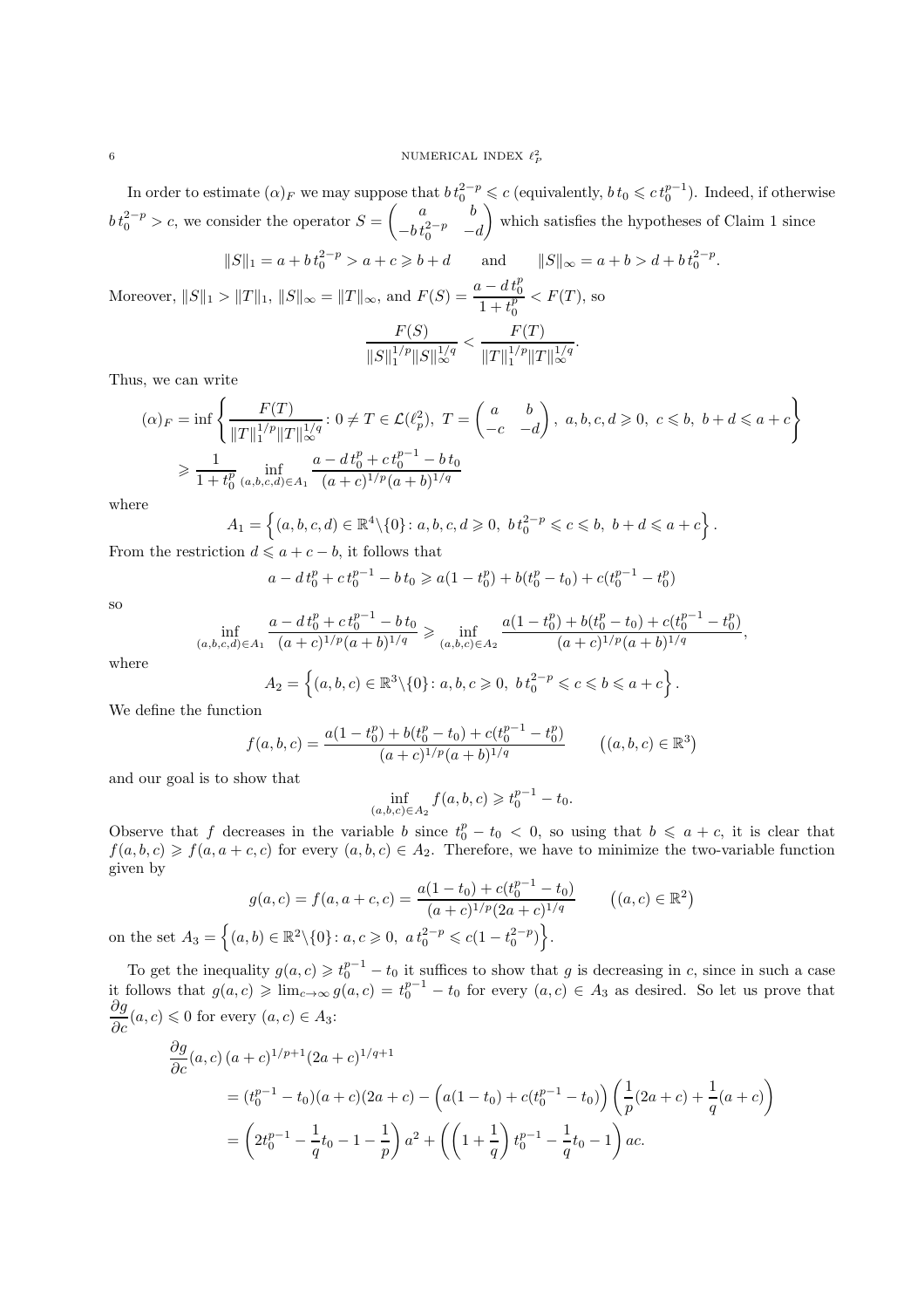## NUMERICAL INDEX  $\ell_p^2$

Observe that

$$
2t_0^{p-1} - \frac{1}{q}t_0 - 1 - \frac{1}{p} = \left(1 + \frac{1}{q}\right)t_0^{p-1} - \frac{1}{q}t_0 - 1 - \frac{1}{p}(1 - t_0^{p-1}) \leq \left(1 + \frac{1}{q}\right)t_0^{p-1} - \frac{1}{q}t_0 - 1,
$$

so to finish the proof of the claim it is enough to show that  $\left(1+\frac{1}{q}\right)t_0^{p-1}-\frac{1}{q}t_0-1\leqslant 0$ . To do so, define the function

$$
u(t) = \left(1 + \frac{1}{q}\right)t^{p-1} - \frac{1}{q}t - 1 \qquad (t \in [0, 1])
$$

and note that  $u(1) = 0$ . Thus, the inequality  $u(t) \leq 0$  will hold for every  $t \in [0,1]$  if we prove that u is an increasing function. This is easy to check as

$$
u'(t) = \left(1 + \frac{1}{q}\right)(p-1)t^{p-2} - \frac{1}{q}
$$

and

$$
u''(t) = \left(1 + \frac{1}{q}\right)(p-1)(p-2)t^{p-3} \le 0
$$

for every  $t \in ]0,1[$ , hence u' is decreasing. Since  $u'(1) = \left(1 + \frac{1}{q}\right)(p-1) - \frac{1}{q} = \frac{2}{q}(p-1) \geqslant 0$ , it follows that  $u'(t) \geq 0$  for every  $t \in ]0,1[$  and u is an increasing function as desired. Therefore, Claim 1 is proved.

Now we consider the operators satisfying  $||T||_1 = a + c \leq c + d = ||T||_{\infty}$ . Observe that this restriction is equivalent to impose  $a \leq d$  and  $b + d \leq a + c$  (and also gives  $b \leq c$ ), so from now on we have

$$
F(T) = \frac{|a - dt_0^p| + ct_0^{p-1} - bt_0}{1 + t_0^p} \quad \text{and} \quad G(T) = \frac{d - at_0^p + |ct_0 - bt_0^{p-1}|}{1 + t_0^p}.
$$

CLAIM 2. Let  $1 \leq p \leq \frac{3}{2}$  and let  $T = \begin{pmatrix} a & b \\ -c & -d \end{pmatrix}$  $-c$   $-d$ *be a non-zero operator in*  $\mathcal{L}(\ell_p^2)$  with  $a, b, c, d \geq 0$ ,  $||T||_1 = a + c \leqslant c + d = ||T||_{\infty}$ , and  $c + a - d \leqslant ct_0^{2-p}$ . Then  $(\alpha) \geqslant \frac{t_0^{p-1}-t_0}{1+t_0}$  $1 + t_0^p$ .

In this case we will use only  $G(T)$  to estimate ( $\alpha$ ). Define

$$
B_1 = \left\{ (a, b, c, d) \in \mathbb{R}^4 \setminus \{0\} : a, b, c, d \ge 0, \ a \le d, \ b \le c + a - d \le c \, t_0^{2-p} \right\}
$$

and observe that

$$
(\alpha) \geqslant \frac{1}{1+t_0^p} \inf_{(a,b,c,d)\in B_1} \frac{d-a t_0^p + c t_0 - b t_0^{p-1}}{(a+c)^{1/p} (c+d)^{1/q}} \, .
$$

Using that  $b \leqslant c + a - d$ , we obtain

$$
\inf_{(a,b,c,d)\in B_1} \frac{d - at_0^p + ct_0 - bt_0^{p-1}}{(a+c)^{1/p}(c+d)^{1/q}} \ge \inf_{(a,c,d)\in B_2} \frac{-a(t_0^{p-1} + t_0^p) - c(t_0^{p-1} - t_0) + d(1 + t_0^{p-1})}{(a+c)^{1/p}(c+d)^{1/q}},
$$

where  $B_2 = \left\{(a, c, d) \in \mathbb{R}^3 \setminus \{0\} : a, c, d \geqslant 0, a \leqslant d - c(1 - t_0^{2-p})\right\}$ . Therefore, defining

$$
f(a,c,d) = \frac{-a(t_0^{p-1} + t_0^p) - c(t_0^{p-1} - t_0) + d(1 + t_0^{p-1})}{(a+c)^{1/p}(c+d)^{1/q}} \qquad ((a,c,d) \in \mathbb{R}^3),
$$

our problem is to show that

$$
\inf_{(a,c,d)\in B_2} f(a,c,d) \geq t_0^{p-1} - t_0.
$$

It is clear that f is decreasing in a, therefore  $f(a, c, d) \geqslant f(d - c(1 - t_0^{2-p}), c, d)$  for every  $(a, c, d) \in B_2$ , so we have to minimize

$$
g(c,d) = f(d - c(1 - t_0^{2-p}), c, d) = \frac{c(t_0^p - t_0^2) + d(1 - t_0^p)}{(d + ct_0^{2-p})^{1/p}(c + d)^{1/q}}
$$
 ((c,d)  $\in \mathbb{R}^2$ )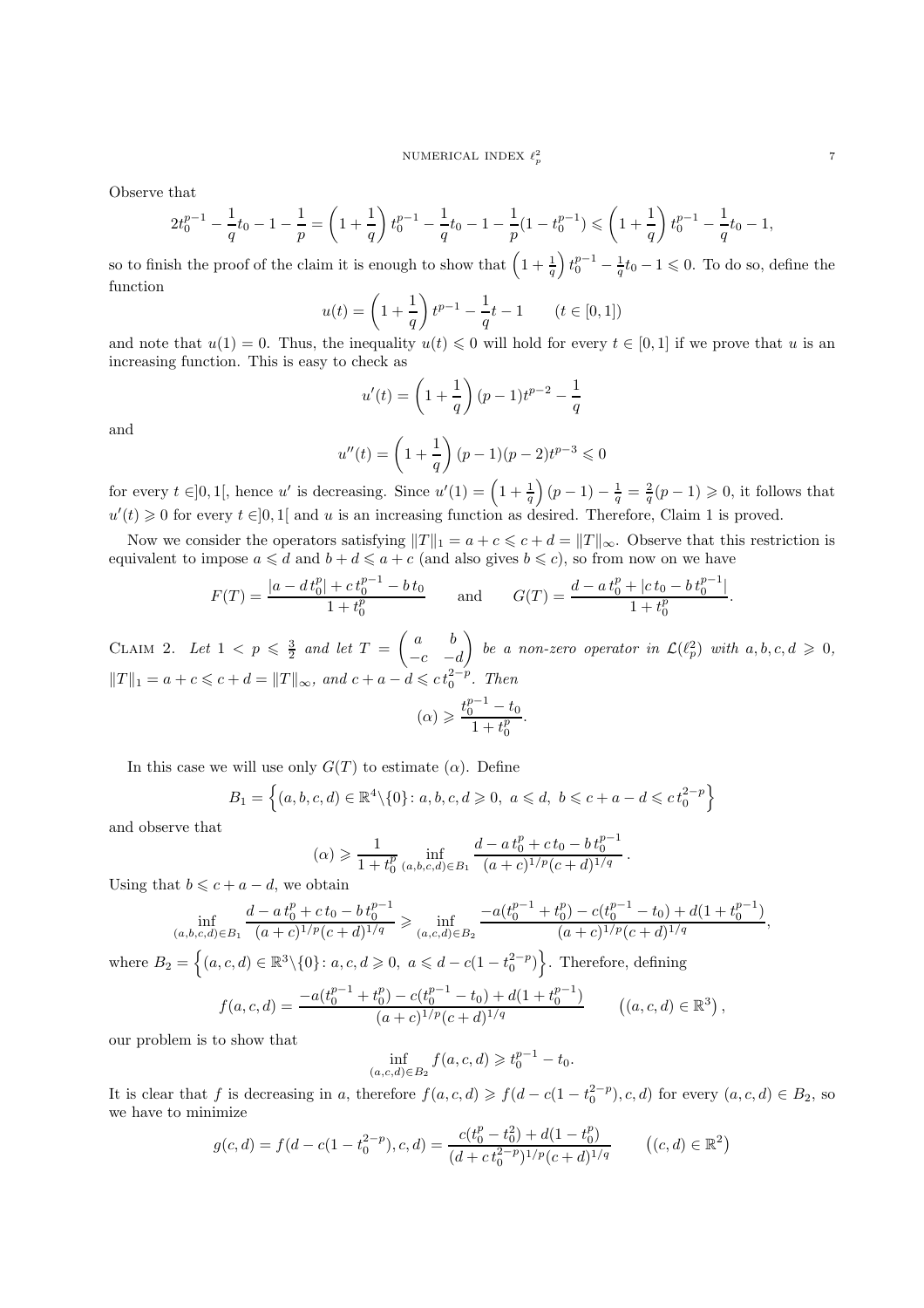on the set  $B_3 = \left\{(c, d) \in \mathbb{R}^2 \setminus \{0\} : c, d \geqslant 0, c(1 - t_0^{2-p}) \leqslant d \right\}$ . Observe that g is increasing in d since  $\frac{\partial g}{\partial d}(c, d) (d + ct_0^{2-p})^{1/p+1}(c+d)^{1/q+1}$  $= (1-t_0^p)(d+ct_0^{2-p})(c+d) - (c(t_0^p - t_0^2) + d(1-t_0^p))\left(\frac{1}{p}\right)$  $\frac{1}{p}(c+d) + \frac{1}{q}(d + c t_0^{2-p})\bigg)$  $=$  $\frac{1}{1}$  $\frac{1}{q}(1-t_0^p)(c+d)d-\frac{1}{q}$  $\frac{1}{q}(d+ct_0^{2-p})\left(c(t_0^p-t_0^2)+d(1-t_0^p)\right)+\left(t_0^{2-p}-\frac{1}{q}\right)$  $\frac{1}{q}t_0^2-\frac{1}{p}$  $\frac{1}{p}t_0^p$  $\bigg) (c + d)c$  $\geqslant \frac{1}{1}$  $\frac{1}{q}(1-t_0^p)(c+d)d-\frac{1}{q}$  $\frac{1}{q}(c+d)\left(c(t_0^p-t_0^2)+d(1-t_0^p)\right)+\left(t_0^{2-p}-\frac{1}{q}\right)$  $\frac{1}{q}t_0^2-\frac{1}{p}$  $\frac{1}{p}t_0^p$  $\bigg) (c + d)c$  $=(t_0^{2-p}-t_0^p)(c+d)c \geq 0.$ 

Therefore, for every  $(c, d) \in B_3$ , we have that

$$
g(c,d) \ge g(c, c(1-t_0^{2-p})) = \frac{1-t_0^{2-p}}{(2-t_0^{2-p})^{1/q}} = \frac{t_0^{p-1}-t_0}{(2t_0^p-t_0^2)^{1/q}} \ge t_0^{p-1}-t_0,
$$

where we have used that

$$
t_0^p \leqslant \frac{p-1}{2p+1} \leqslant p-1
$$

by Lemma [2](#page-1-1) and so,  $2t_0^p - t_0^2 \le 2t_0^p \le 2p - 2 \le 1$ .

We consider now the remaining case.

CLAIM 3. Let  $\frac{6}{5} \leqslant p \leqslant \frac{3}{2}$  and let  $T = \begin{pmatrix} a & b \\ -c & -d \end{pmatrix}$  $-c$   $-d$ *be a non-zero operator in*  $\mathcal{L}(\ell_p^2)$  with  $a, b, c, d \geq 0$ ,  $||T||_1 = a + c \leqslant c + d = ||T||_{\infty}$ , and  $ct_0^{2-p} \leqslant c + a - d$ . Then  $(\alpha) \geqslant \frac{t_0^{p-1}-t_0}{1+t_0^p}$  $1 + t_0^p$ .

First, in order to estimate  $(\alpha)$ , observe that we may suppose that  $a \geq d t_0^p$ . Indeed, if otherwise  $a < d t_0^p$ , we consider the operator  $S = \begin{pmatrix} d t_0^p & b \end{pmatrix}$  $-c$   $-d$ which satisfies the hypotheses of Claim 3 since  $ct_0^{2-p} \leqslant c+a-d$  $c + dt_0^p - d,$ 

 $||S||_1 = dt_0^p + c > a + c \ge b + d$ , and  $||S||_{\infty} = c + d \ge b + d > b + dt_0^p$ . Moreover,  $||S||_1 > ||T||_1$ ,  $||S||_{\infty} = ||T||_{\infty}$ ,

$$
F(S) = \frac{ct_0^{p-1} - bt_0}{1 + t_0^p} < F(T), \qquad \text{and} \qquad G(S) = \frac{d - dt_0^{2p} + |bt_0^{p-1} - ct_0|}{1 + t_0^p} < G(T),
$$
\n
$$
\frac{\max\{F(T), G(T)\}}{\|T\|_1^{1/p} \|T\|_\infty^{1/q}} \ge \frac{\max\{F(S), G(S)\}}{\|S\|_1^{1/p} \|S\|_\infty^{1/q}}.
$$

so

Additionally, we may assume that 
$$
ct_0^{2-p} \leq b
$$
. Indeed, if otherwise  $ct_0^{2-p} > b$ , we consider the operator 
$$
S = \begin{pmatrix} a & ct_0^{2-p} \\ -c & -d \end{pmatrix}
$$
 which satisfies the hypotheses of Claim 3 since  $ct_0^{2-p} \leq c + a - d$ ,

$$
||S||_1 = a + c \ge ct_0^{2-p} + d
$$
, and  $||S||_{\infty} = c + d > ct_0^{2-p} + a$ .

Furthermore,  $||S||_1 = ||T||_1$ ,  $||S||_{\infty} = ||T||_{\infty}$ , and, using that  $ct_0^{2-p} > b$ , it is is clear that

$$
F(S) = \frac{a - dt_0^p + ct_0^{p-1} - ct_0^{2-p}t_0}{1 + t_0^p} < F(T) \quad \text{and} \quad G(S) = \frac{d - at_0^p}{1 + t_0^p} < G(T),
$$
\n
$$
\frac{\max\{F(T), G(T)\}}{\|T\|_1^{1/p} \|T\|_\infty^{1/q}} \ge \frac{\max\{F(S), G(S)\}}{\|S\|_1^{1/p} \|S\|_\infty^{1/q}}.
$$

so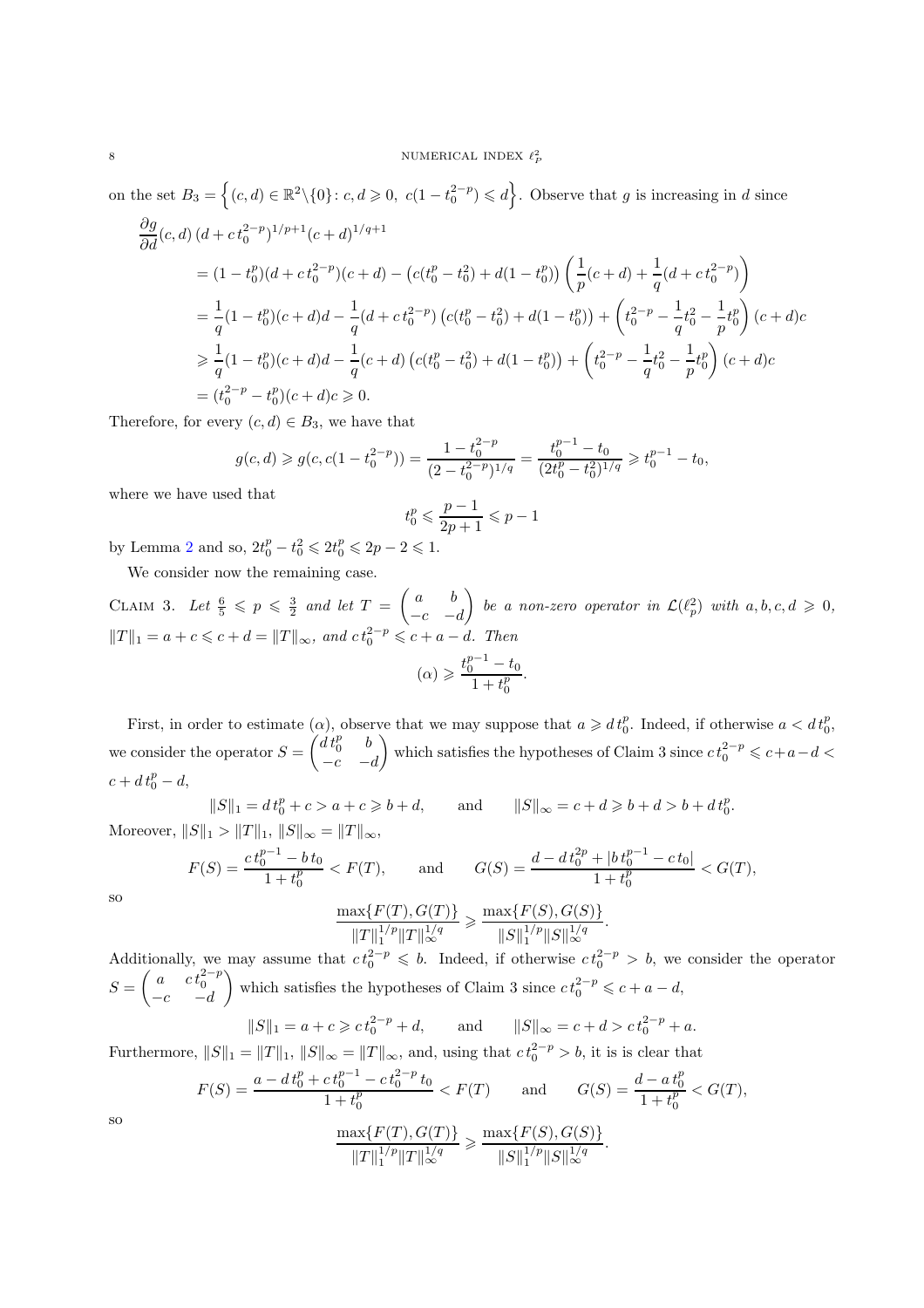Therefore, we assume from now on that  $a, b, c, d \geq 0$ ,  $dt_0^p \leq a \leq d$ , and  $ct_0^{2-p} \leq b \leq c + a - d$ . Under such restrictions, we have

$$
F(T) = \frac{a - dt_0^p + ct_0^{p-1} - bt_0}{1 + t_0^p} \quad \text{and} \quad G(T) = \frac{d - at_0^p + bt_0^{p-1} - ct_0}{1 + t_0^p}
$$

and so our goal is to give a lower bound of

$$
\inf_{(a,b,c,d)\in C_1} \frac{\max\{F(T), G(T)\}}{\|T\|_1^{1/p} \|T\|_{\infty}^{1/q}}
$$

where  $C_1 = \left\{(a, b, c, d) \in \mathbb{R}^4 \setminus \{0\} : a, b, c, d \geqslant 0, d t_0^p \leqslant a \leqslant d, c t_0^{2-p} \leqslant b \leqslant c + a - d \right\}$ . To do so, notice that p

<span id="page-8-0"></span>
$$
F(T) \le G(T) \iff a - dt_0^p + ct_0^{p-1} - bt_0 \le d - at_0^p + bt_0^{p-1} - ct_0 \iff b \ge c - (d - a) \frac{1 + t_0^p}{t_0^{p-1} + t_0},\tag{3}
$$

and the equality holds if and only if  $b = c - (d - a) \frac{1 + t_0^p}{a - 1}$  $t_0^{p-1} + t_0$ . Our next step is to observe that we may compute the infimum using only operators satisfying  $b = c - (d - a) \frac{1 + t_0^p}{1 - 1}$  $t_0^{p-1} + t_0$ , but first we need to show that

$$
ct_0^{2-p} \leqslant c- (d-a)\frac{1+t_0^p}{t_0^{p-1}+t_0} \leqslant c+a-d.
$$

On the one hand, we claim that  $1 + t_0^p \geq t_0^{p-1} + t_0$  and, consequently,  $c - (d - a) \frac{1 + t_0^p}{t_0^{p-1}}$  $t_0^{p-1} + t_0$  $\leqslant c + a - d.$ Consider the function  $u: [0, 1] \to \mathbb{R}$  given by

$$
u(t) = 1 + t^p - t^{p-1} - t \qquad (t \in [0, 1])
$$

and observe that  $u(1) = 0$ . Hence, the inequality  $1 + t_0^p \geq t_0^{p-1} + t_0$  will follow immediately if we prove that u decreases in t. Indeed,

$$
u'(t) = p t^{p-1} - (p-1) t^{p-2} - 1
$$

and

$$
u''(t) = p(p-1)t^{p-2} - (p-1)(p-2)t^{p-3} \ge 0
$$
  
for every  $t \in ]0,1[$ , thus u' is increasing. Since  $u'(1) = 0$ , it follows that  $u'(t) \le 0$  for every  $t \in ]0,1[$  as desired.

On the other hand, we may and do assume that  $ct_0^{2-p} \leqslant c - (d-a) \frac{1+t_0^p}{p-1}$  $t_0^{p-1} + t_0$ . Indeed, if otherwise  $c - (d - a) \frac{1 + t_0^p}{t_0^p - 1}$  $t_0^{p-1} + t_0$  $\langle c t_0^{2-p}, \text{ we consider the operator } S = \begin{pmatrix} a & ct_0^{2-p} \\ -c & -d \end{pmatrix}$  which satisfies the conditions in C<sub>1</sub>. Moreover,  $||S||_1 = ||T||_1$ ,  $||S||_{\infty} = ||T||_{\infty}$ , and  $G(S) = \frac{d - at_p^p}{1 + a^p}$  $1 + t_0^p$  $\langle G(T)$ . Now, it follows from [\(3\)](#page-8-0) that  $F(T) < G(T)$  and  $F(S) < G(S)$  as  $c - (d - a) \frac{1 + t_0^p}{n-1}$  $t_0^{p-1} + t_0$  $\langle ct_0^{2-p} \leq b, \text{ therefore}$  $\max\{F(S), G(S)\} = G(S) < G(T) = \max\{F(T), G(T)\}.$ 

Consequently,

$$
\inf_{(a,b,c,d)\in C_1} \frac{\max\{F(T),G(T)\}}{\|T\|_1^{1/p} \|T\|_\infty^{1/q}} \geq \inf_{(a,b,c,d)\in C_2} \frac{\max\{F(T),G(T)\}}{\|T\|_1^{1/p} \|T\|_\infty^{1/q}}
$$

where

$$
C_2 = \left\{ (a, b, c, d) \in \mathbb{R}^4 \setminus \{0\} : a, b, c, d \geq 0, \ dt_0^p \leq a \leq d, \ ct_0^{2-p} \leq b \leq c + a - d, \ ct_0^{2-p} \leq c - (d - a) \frac{1 + t_0^p}{t_0^{p-1} + t_0} \right\}.
$$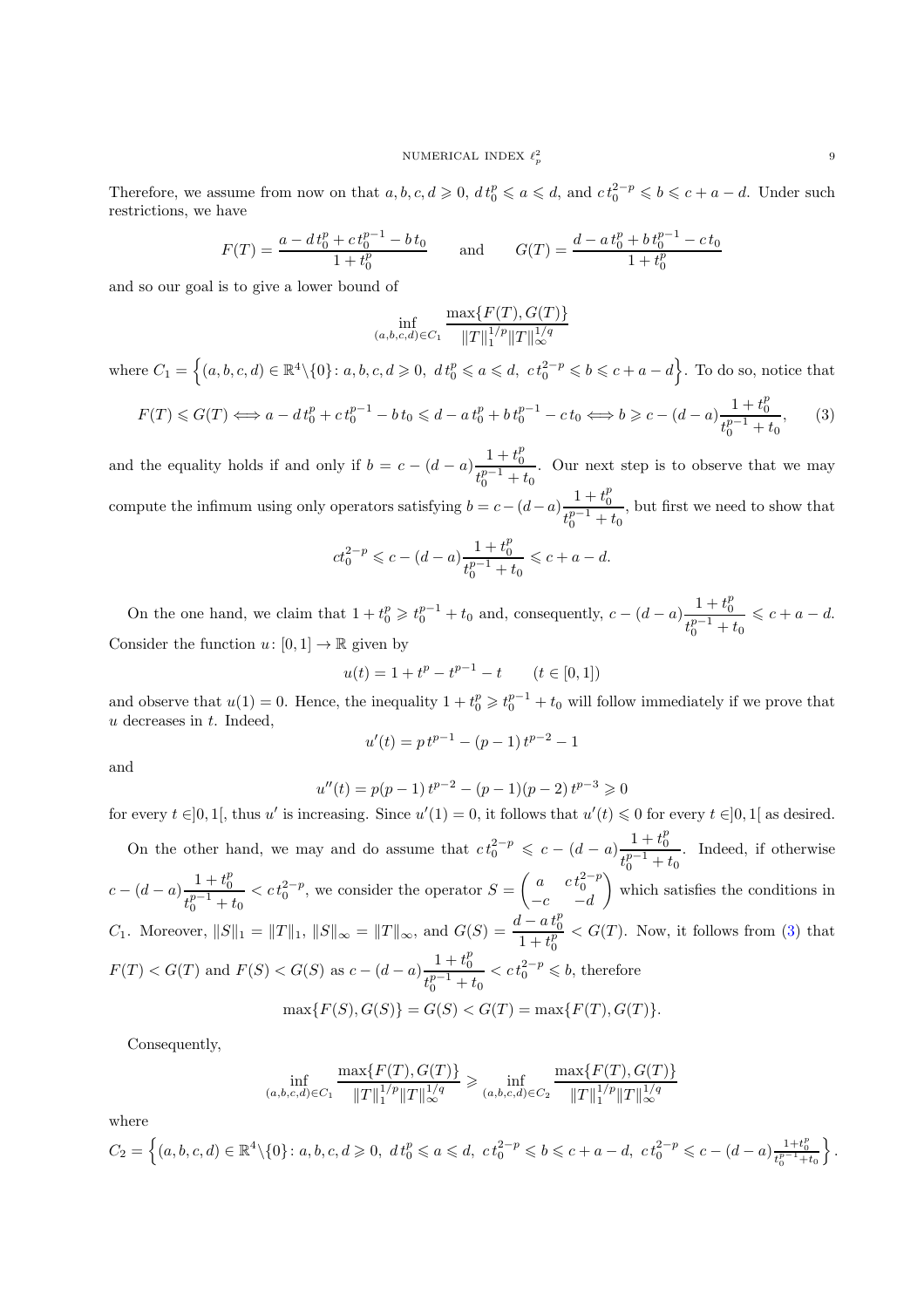Let us observe that the infimum

$$
\inf_{(a,b,c,d)\in C_2} \frac{\max\{F(T), G(T)\}}{\|T\|_1^{1/p} \|T\|_{\infty}^{1/q}}
$$

can be computed using only operators satisfying  $F(T) = G(T)$ , that is, satisfying  $b = c - (d - a) \frac{1 + t_0^p}{r-1}$  $t_0^{p-1} + t_0$ . Indeed, if  $T$  is an operator satisfying the conditions in  $C_2$ , consider the operator

$$
S = \begin{pmatrix} a & c - (d - a) \frac{1 + t_0^p}{t_0^{p-1} + t_0} \\ -c & -d \end{pmatrix}
$$

which clearly satisfies the conditions in  $C_2$ ,  $F(S) = G(S)$ , and  $||S||_1^{1/p} ||S||_{\infty}^{1/q} = ||T||_1^{1/p} ||T||_{\infty}^{1/q}$ . Observe that if  $b \leqslant c - (d - a) \frac{1 + t_0^p}{1 - 1}$  $t_0^{p-1} + t_0$ then max $\{F(T), G(T)\} = F(T) \geq F(S)$ . If otherwise  $b \geq c - (d - a) \frac{1 + t_0^p}{n-1}$  $t_0^{p-1} + t_0$ then  $\max\{F(T), G(T)\} = G(T) \geq G(S)$ . So in either case we have  $F(S) = G(S) \leq \max\{F(T), G(T)\}.$ 

For operators satisfying satisfying  $b = c - (d - a) \frac{1 + t_0^p}{1 - a}$  $t_0^{p-1} + t_0$ we have that

$$
F(T) = G(T) = \frac{a\left(1 - t_0 \frac{1 + t_0^p}{t_0^{p-1} + t_0}\right) + d\left(t_0 \frac{1 + t_0^p}{t_0^{p-1} + t_0} - t_0^p\right) + c(t_0^{p-1} - t_0)}{1 + t_0^p}
$$

$$
= \frac{a\frac{t_0^{p-1} - t_0^{p+1}}{t_0^{p-1} + t_0} + d\frac{t_0 - t_0^{2p-1}}{t_0^{p-1} + t_0} + c(t_0^{p-1} - t_0)}{1 + t_0^p}.
$$

Hence, defining the function

$$
f(a,c,d) = \frac{a \frac{t_0^{p-1} - t_0^{p+1}}{t_0^{p-1} + t_0} + d \frac{t_0 - t_0^{2p-1}}{t_0^{p-1} + t_0} + c(t_0^{p-1} - t_0)}{(a+c)^{1/p}(c+d)^{1/q}}
$$
  $((a,c,d) \in \mathbb{R}^3)$ 

we have that

$$
\inf_{(a,b,c,d)\in C_2} \frac{\max\{F(T),G(T)\}}{\|T\|_1^{1/p} \|T\|_\infty^{1/q}} \geq \frac{1}{1+t_0^p} \inf_{(a,c,d)\in C_3} f(a,c,d)
$$

where

$$
C_3 = \left\{ (a, c, d) \in \mathbb{R}^3 \setminus \{0\} : a, c, d \geq 0, \ dt_0^p \leq a \leq d, \ ct_0^{2-p} \leq c - (d - a) \frac{1 + t_0^p}{t_0^{p-1} + t_0} \right\}.
$$

Our aim is to prove that f decreases in c for  $\frac{6}{5} \leqslant p \leqslant \frac{3}{2}$ . In such a case, it is clear that

$$
f(a, c, d) \ge \lim_{c \to \infty} f(a, c, d) = t_0^{p-1} - t_0
$$

for every  $(a, c, d) \in C_3$  and, as a consequence,  $(\alpha) \geqslant \frac{t_0^{p-1}-t_0}{1+t_0^p}$  $1 + t_0^p$ as desired.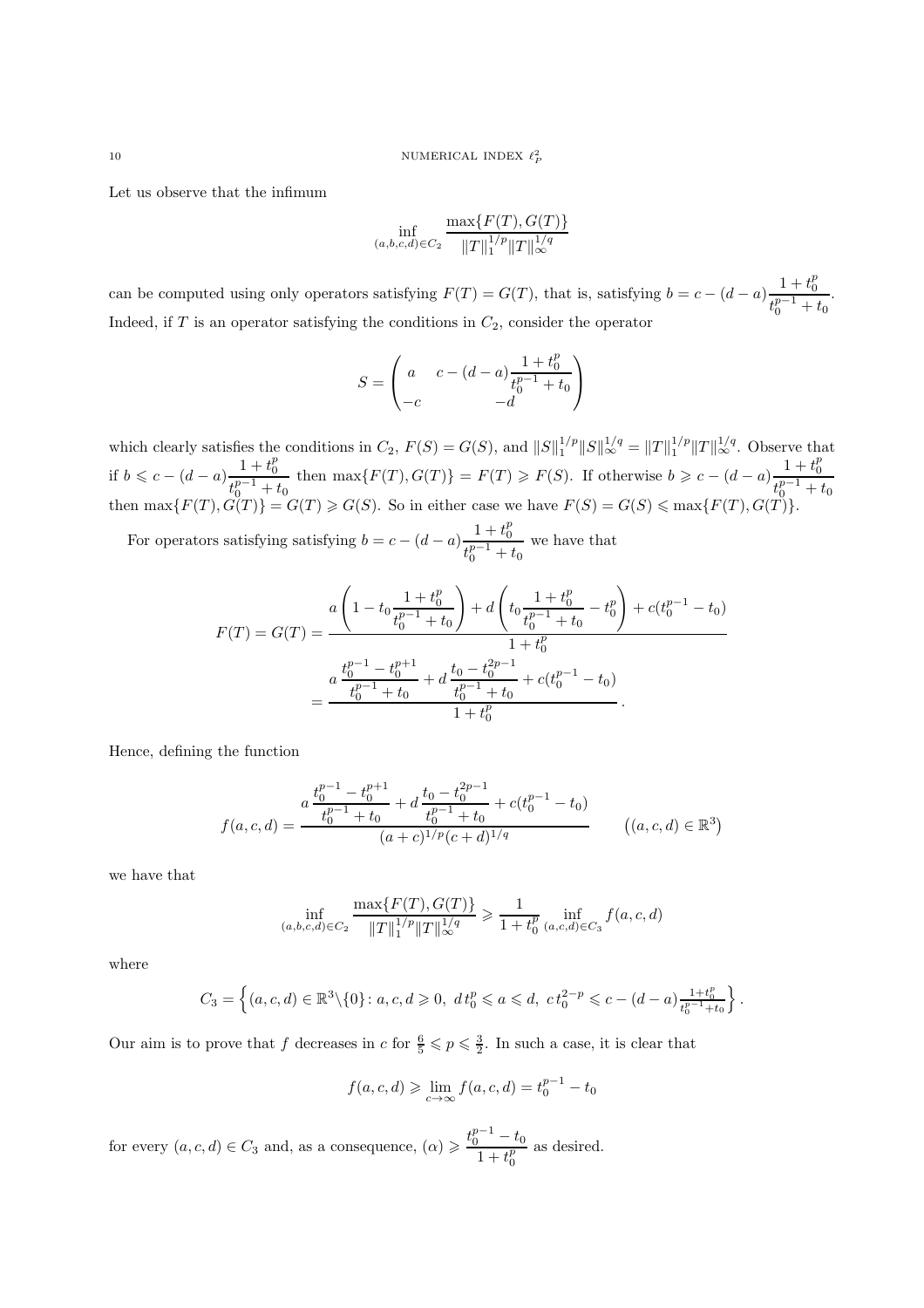So, let us show that  $\frac{\partial f}{\partial c}(a, c, d) \leq 0$  for every  $(a, c, d) \in C_3$ . Calling  $K = a \frac{t_0^{p-1} - t_0^{p+1}}{t_0^{p-1} + t_0}$  $t_0^{p-1} + t_0$  $+ d \frac{t_0 - t_0^{2p-1}}{t_0-1}$  $t_0^{p-1} + t_0$ , we can write

$$
\frac{\partial f}{\partial c}(a, c, d) (a + c)^{1/p+1} (c + d)^{1/q+1}
$$
\n
$$
= (t_0^{p-1} - t_0)(a + c)(c + d) - (c(t_0^{p-1} - t_0) + K) \left(\frac{1}{p}(c + d) + \frac{1}{q}(a + c)\right)
$$
\n
$$
= \left((t_0^{p-1} - t_0) \left(\frac{a}{p} + \frac{d}{q}\right) - K\right) c + (t_0^{p-1} - t_0)ad - K \left(\frac{a}{q} + \frac{d}{p}\right)
$$
\n
$$
\leq \left((t_0^{p-1} - t_0) \left(\frac{a}{p} + \frac{d}{q}\right) - K\right) \left(c + \frac{a}{q} + \frac{d}{p}\right),
$$

where we have used that

$$
\left(\frac{a}{p} + \frac{d}{q}\right)\left(\frac{a}{q} + \frac{d}{p}\right) = \frac{a^2 + d^2}{pq} + \left(\frac{1}{p^2} + \frac{1}{q^2}\right)ad = \frac{(a-d)^2}{pq} + ad \ge ad.
$$

Now, observe that

$$
(t_0^{p-1} - t_0) \left(\frac{a}{p} + \frac{d}{q}\right) - K \leq 0 \Longleftrightarrow (t_0^{2p-2} - t_0^2) \left(\frac{a}{p} + \frac{d}{q}\right) \leq a(t_0^{p-1} - t_0^{p+1}) + d(t_0 - t_0^{2p-1})
$$
  

$$
\Longleftrightarrow a \left(t_0^{p-1} - t_0^{p+1} - \frac{1}{p}t_0^{2p-2} + \frac{1}{p}t_0^2\right) \geq d \left(\frac{1}{q}t_0^{2p-2} - \frac{1}{q}t_0^2 - t_0 + t_0^{2p-1}\right).
$$

To prove the last inequality, using that  $a \geq d t_0^p$ , it is enough to prove that

$$
t_0^{2p-1} - t_0^{2p+1} - \frac{1}{p}t_0^{3p-2} + \frac{1}{p}t_0^{p+2} \ge \frac{1}{q}t_0^{2p-2} - \frac{1}{q}t_0^2 - t_0 + t_0^{2p-1}
$$

which, decomposing  $t_0 = \frac{1}{p}t_0 + \frac{1}{q}t_0$  and  $t_0^{2p+1} = \frac{1}{p}t_0^{2p+1} + \frac{1}{q}t_0^{2p+1}$ , is equivalent to

$$
\frac{1}{p}\left(t_0 + t_0^{p+2} - t_0^{2p+1} - t_0^{3p-2}\right) \ge \frac{1}{q}\left(t_0^{2p-2} + t_0^{2p+1} - t_0^2 - t_0\right)
$$

$$
= \frac{1}{q}t_0^{2p-3}\left(t_0 + t_0^4 - t_0^{5-2p} - t_0^{4-2p}\right).
$$

Note that  $t_0 + t_0^{p+2} - t_0^{2p+1} - t_0^{3p-2} \geq t_0 + t_0^4 - t_0^{5-2p} - t_0^{4-2p}$  for  $\frac{6}{5} \leqslant p \leqslant \frac{3}{2}$  as

$$
t_0^{p+2} - t_0^4 + t_0^{5-2p} - t_0^{2p+1} + t_0^{4-2p} - t_0^{3p-2} = t_0^{p+2} \left( 1 - t_0^{2-p} \right) + t_0^{5-2p} \left( 1 - t_0^{4p-4} \right) + t_0^{4-2p} \left( 1 - t_0^{5p-6} \right) \ge 0,
$$

therefore, it suffices to show that  $t_0^{2p-3} \leq \frac{q}{p}$  $t_0^{2p-3} \leq \frac{q}{p}$  $t_0^{2p-3} \leq \frac{q}{p}$ . But this inequality holds for  $p \in \left[\frac{6}{5}, \frac{3}{2}\right]$  thanks to Lemma 2 and so Claim 3 is proved.

# **Remark 4.** The only use of the restriction  $\frac{6}{5} \leq p$  in the above proof was to guarantee that the inequality

$$
t_0^{p+2}-t_0^4+t_0^{5-2p}-t_0^{2p+1}+t_0^{4-2p}-t_0^{3p-2}=t_0^{p+2}\left(1-t_0^{2-p}\right)+t_0^{5-2p}\left(1-t_0^{4p-4}\right)+t_0^{4-2p}\left(1-t_0^{5p-6}\right)\geqslant 0
$$

holds. This inequality remains true for some values of p smaller than  $\frac{6}{5}$  but close to it. The same happens with Lemma [2,](#page-1-1) so our procedure can give the equality  $n(\ell_p^2) = M_p$  for a little wider range of values of p. However it seems that it does not work for p close to 1. Indeed, for  $p = 1.16$ , numerical computations give  $t_0 \approx 0.073924$  and  $M_p \approx 0.558064$ . Besides, the operator  $T = \begin{pmatrix} a & b \\ c & c \end{pmatrix}$  $-c$   $-d$ with

$$
a = 0.0487295
$$
,  $b = 13.639181$ ,  $c = 15$ , and  $d = 1$ 

satisfies

$$
\frac{\max\{F(T), G(T)\}}{\|T\|_1^{1/p} \|T\|_\infty^{1/q}} = \frac{1}{1+t_0^p} \frac{a-d \, t_0^p + ct_0^{p-1} - bt_0}{(a+c)^{1/p}(c+d)^{1/q}} \approx 0.557895 < M_p.
$$

11